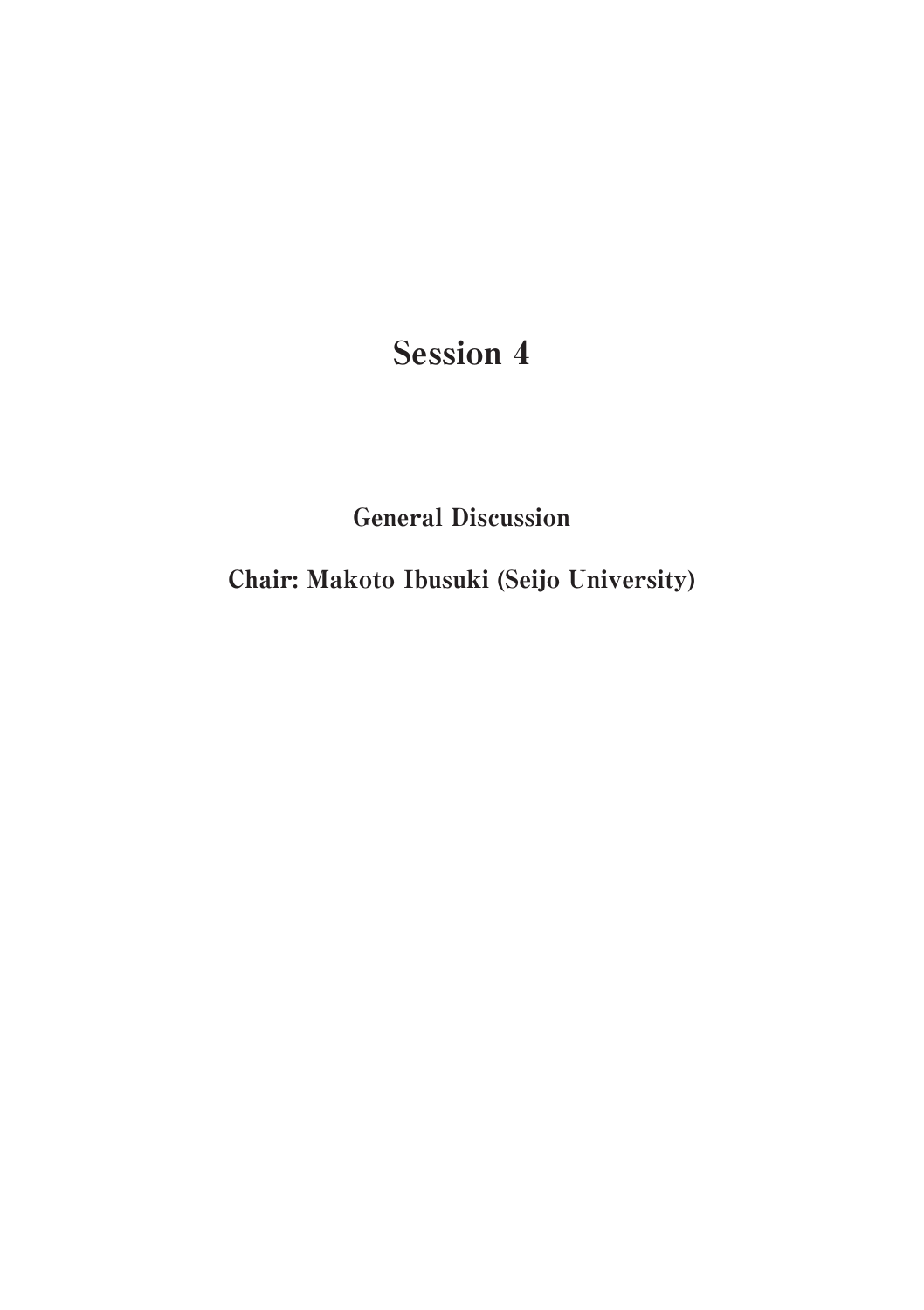### Makoto Ibusuki

Without a break, let's move on to the Session 4, general discussion. Professor Naka Makiko, Hokkaido university and Professor Hamada Sumio, Ritsumeikan university are the appointed speakers in this session.

We have been here since early in the morning in this session of electronic recording. This is the last stage for us. I hope you will stay with us till the end of this session. Designated speaker is Professor Sumio Hamada. Professor Hamada is known to you. He is indeed the authority as the first generation of interrogative statement procedure. Professor Hamada, you have the floor to talk to us based on the lectures today.

### Sumio Hamada

Thank you very much. I am Hamada. With a very limited time given to me, allow me to make a few comments. Just like Professor Naka, I am involved in the children's psychology. While I am also involved in the criminal procedure matters, why is it that I get to be involved? It's been 35 years since I got involved. I was groping in the bush in the beginning but I moved into the fact-finding process and found the role to be played by the psychologist. That's what I have been doing in the past. No audio video recording is done so far. No place for the psychology in the past. As somebody said, in the areas where the psychology functions, numerical and the quantitative perspective, but I think I went into the quagmire of researching each case one by one in order for me to understand the situation. But I was able to see some of the issues and challenges in a way. I am very much excited and having a lot interesting experiences.

As I listened to the talk today as Professor Dixon frankly stated, why is it Japanese interrogation asking for the remorse or rehabilitation, what's going on in the Japanese interrogation – that was the point of the question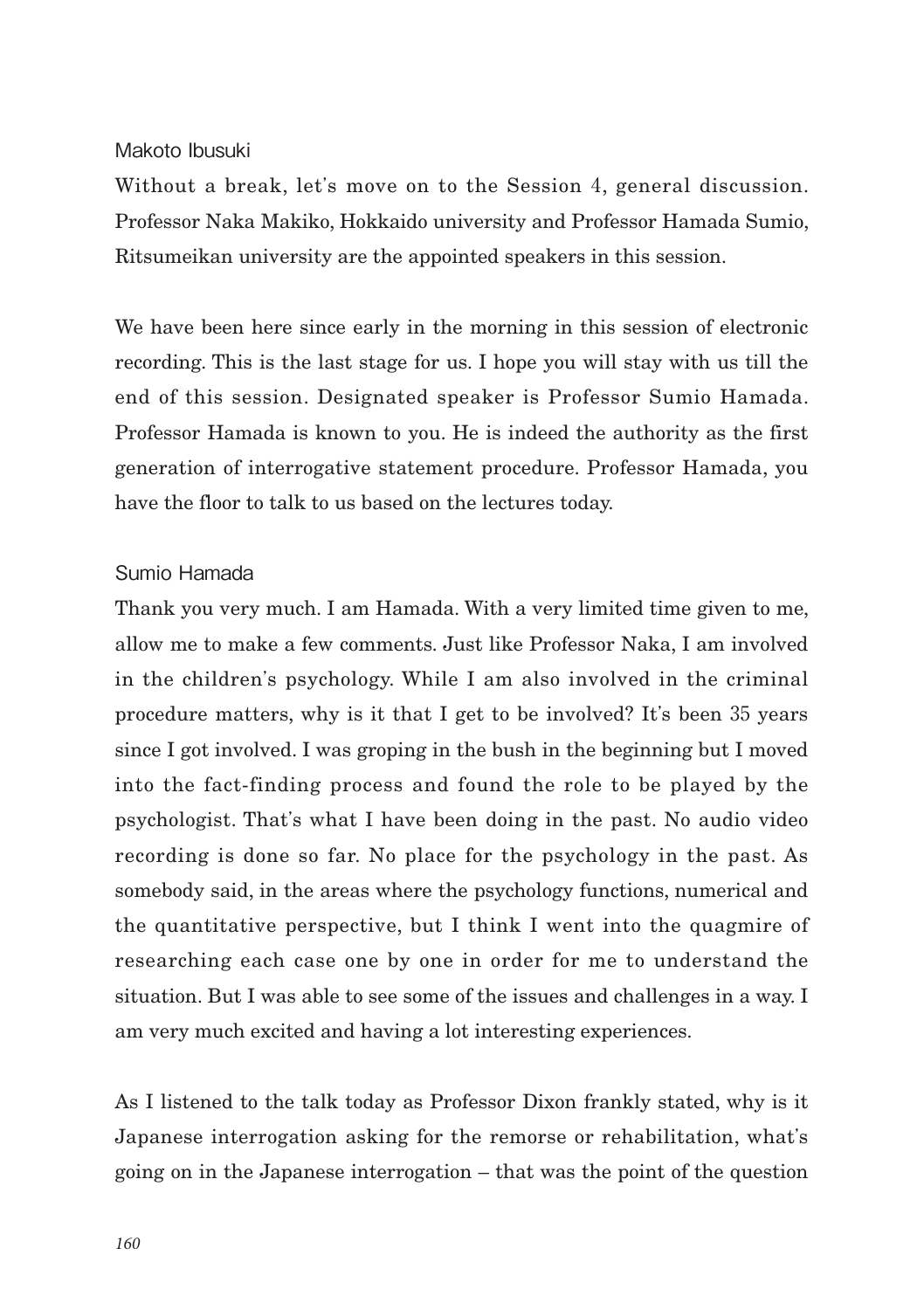I concur with you. In 1980s, American researchers came to Japan to do the field study. Several of them pointed that Japanese interrogation has the inquisiton style of remorse. I believe this is to ask for the apology from the suspects, they said. This investigation is supposed to be fact-finding, however in that stage they even ask for the remorse which is uniquely Japanese as Mr. Takagi said, or this is a cultural uniqueness of Japanese interrogation. Be it whether it is cultural feature or characteristic, asking for apology or asking them to take responsibility, fact-finding has to come first. Yes, that's logical but investigators think they are culpable and they are guilty and they ask for apology and for remorse. Why is that?

In the case of the false charges, they started out demanding the apology. In the case of Ashikaga case, he was brought on the voluntary basis and brought to the interrogation room. At that time, the police went to the home of Mr. S and showed the picture of the victim saying you have to apologize to her. Without knowing him as the accused, they demanded the suspect to give the apology to the victim. Asking for the apology equals to the conviction. Only after fact-finding is done that can be possible but they started out that the suspect is the convicted. Without proof, there is the conviction. But in psychology, the conviction has to be the strong belief that there is the culprit.

Suppose Mr. A killed Mr. B and somebody saw that scene and I am confident Mr. A is the criminal but you wouldn't say I am confident. I know he is the accused. There is the difference in understanding conviction. Without proof, you try to have the conviction and try to demand apology. I think this is culturally unique to Japan. But it looks like there are some commonalities as human beings. You think you have seen this crime scene and a strong belief starts to be moved. If there is a serious case, you try to ask for the apology and remorse. In the major fictitious charge case, that kind of thing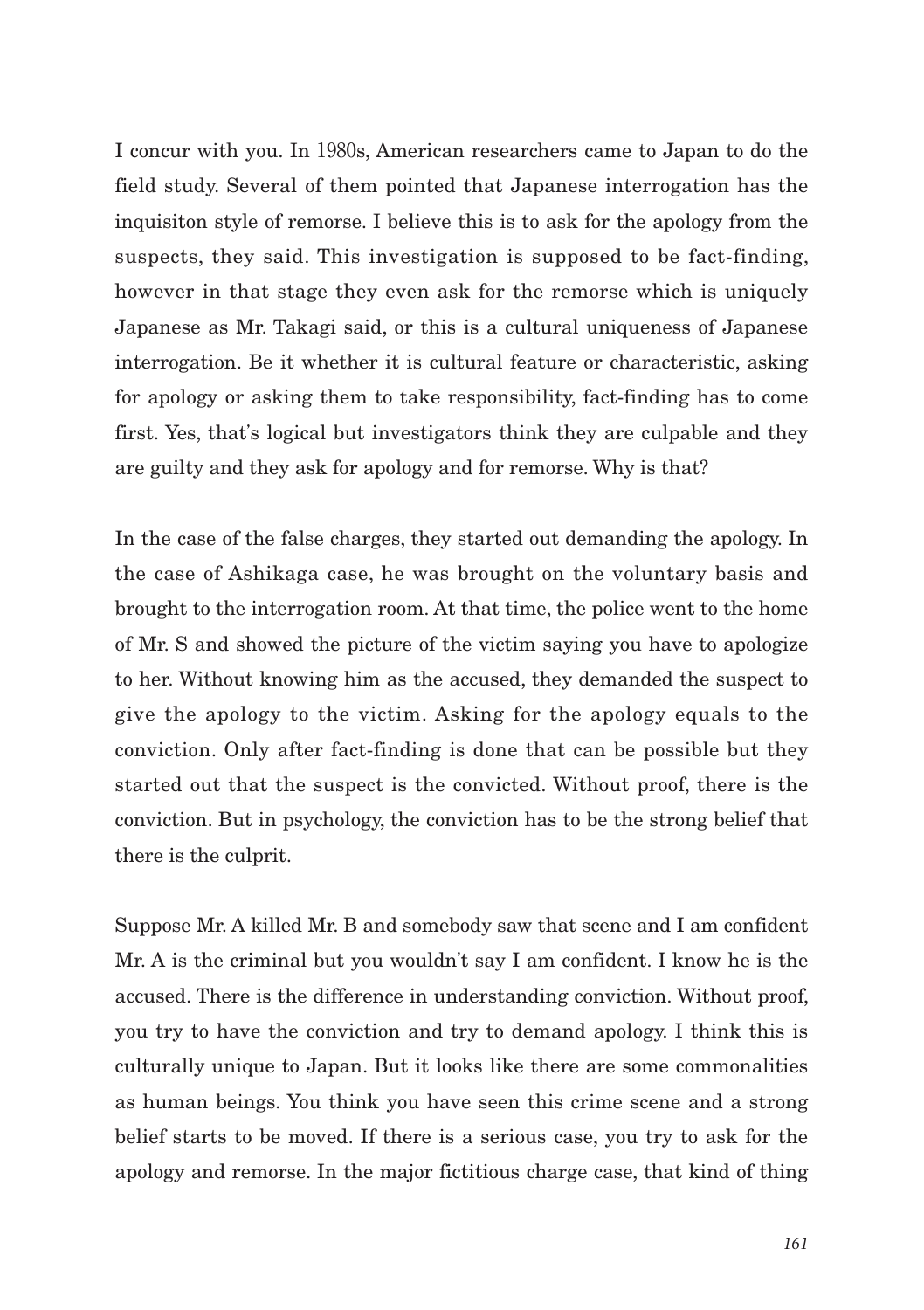was the starting point, unnecessarily excessive demand for apology. But the police investigators do not have any malintention. They were too enthusiastic and we need to rehabilitate this suspect and ask for the remorse, that's what they have in their minds. This is the poster they always keep in their minds as investigators.

In that sense, in comparison with 30 years ago, in the past, I was called as the enemy of the police but nowadays I am invited as a lecturer 10 times a year by the National Police Agency. I am very much appreciative. I will tell in front of the police. Like Professor Naka who teaches the interrogation technique, conviction without proof is something I don't want to do. That's what I always tell them. You try to think he is not guilty and that is going to be the starting point. Otherwise, you cannot prevent the wrongdoing in front of the veteran police investigators. In the Ashikaga case, you got the conviction. Later if he is approved to be acquittal, you will have trouble, nightmare. In order to prevent from that happening, if you have some questions, please start that he is not guilty. That is the starting point. Fictitious conviction, people in the world tend to think that the police use the terrible methods. But there were some cases that fictitious proofs were created. But many of the policemen had a strong belief that they found the real criminal.

Through the audio and video recording in the recording room, we are able to prevent the act of the illegal interrogation. That's for one thing. Also, at the back, we are able to move into the minds of the investigators. That has to be done by the psychologists as to how we are going to tell what they have. For example, demanding the apology, that's the mindset of the Japanese police. In the investigation room, if you see what's happening there, if you feel the same way as the police officer even if they are not resorting to the wrong confession taking, you do have the sympathy to that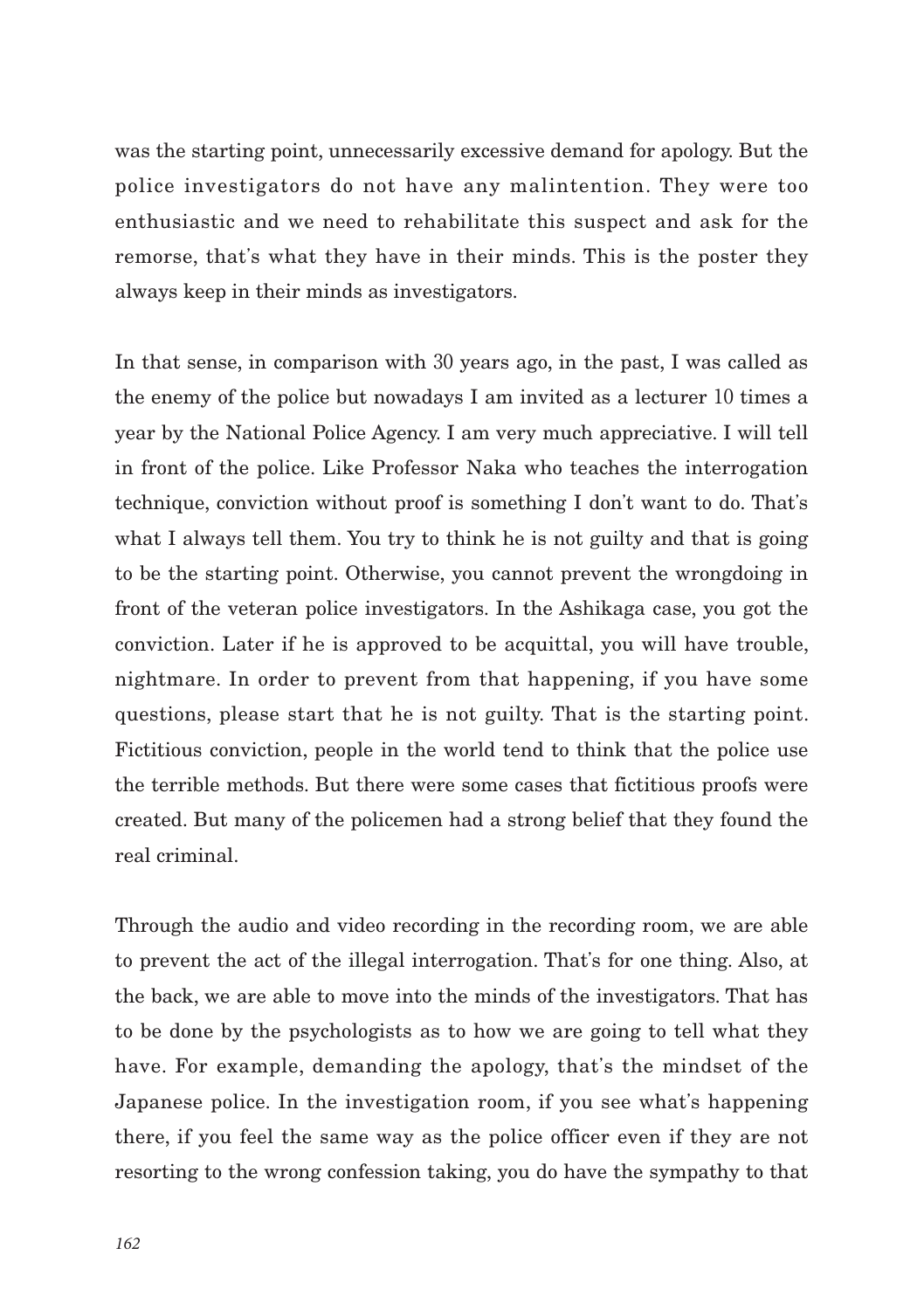policeman. Therefore, as for the demand for the apology or asking for the accountability, that has to be separated out from the sentencing.

When lay jury system was introduced, fact-finding process and judgment on sentencing had to be procedurally separated out. There was such discussion. But this was not treated as the major issue but they were put together in the same court undertakings. In the written statement you always come across a statement by the suspect saying, I am sorry. If you try to note the witness' testimony, the victims said I want him to get the worst sentence. That has to be recognized and improved. Fact-finding has to come first. Only after that, we would be able to demand the suspect to take the responsibility. Although there may be cultural uniqueness, but fact has to be followed. Otherwise, even if we introduce the audio video recording, I don't know whether we would be able to reduce the number of false charge. That might increase the troubles.

There are a lot about challenges. In the past, there were many cases where the audio tapes were used as the proof or evidence in the court. I listened to the tapes of the Niho case. That was a case from 1954. In that case, as long as 30 hours, there was the audio recording. I committed this, until he confessed. There was an assertion that there was torture. Torture is not recorded in audio tape. Give up and after they confess the tapes started for 30 hours and for several days. It was put on the table of the court as a voluntary proof. That was put on the table from the public prosecutor's side. The court said that is voluntary. But if I checked the audio tape, it was totally the fictitious confession. The suspect had trouble in understanding what was asked because he did not know anything about that crime. But the judge recognized there was the voluntariness, but taking more than 17 years, he was acquitted. Even the professional judges were not able to recognize that there was coercion but probably it will be much more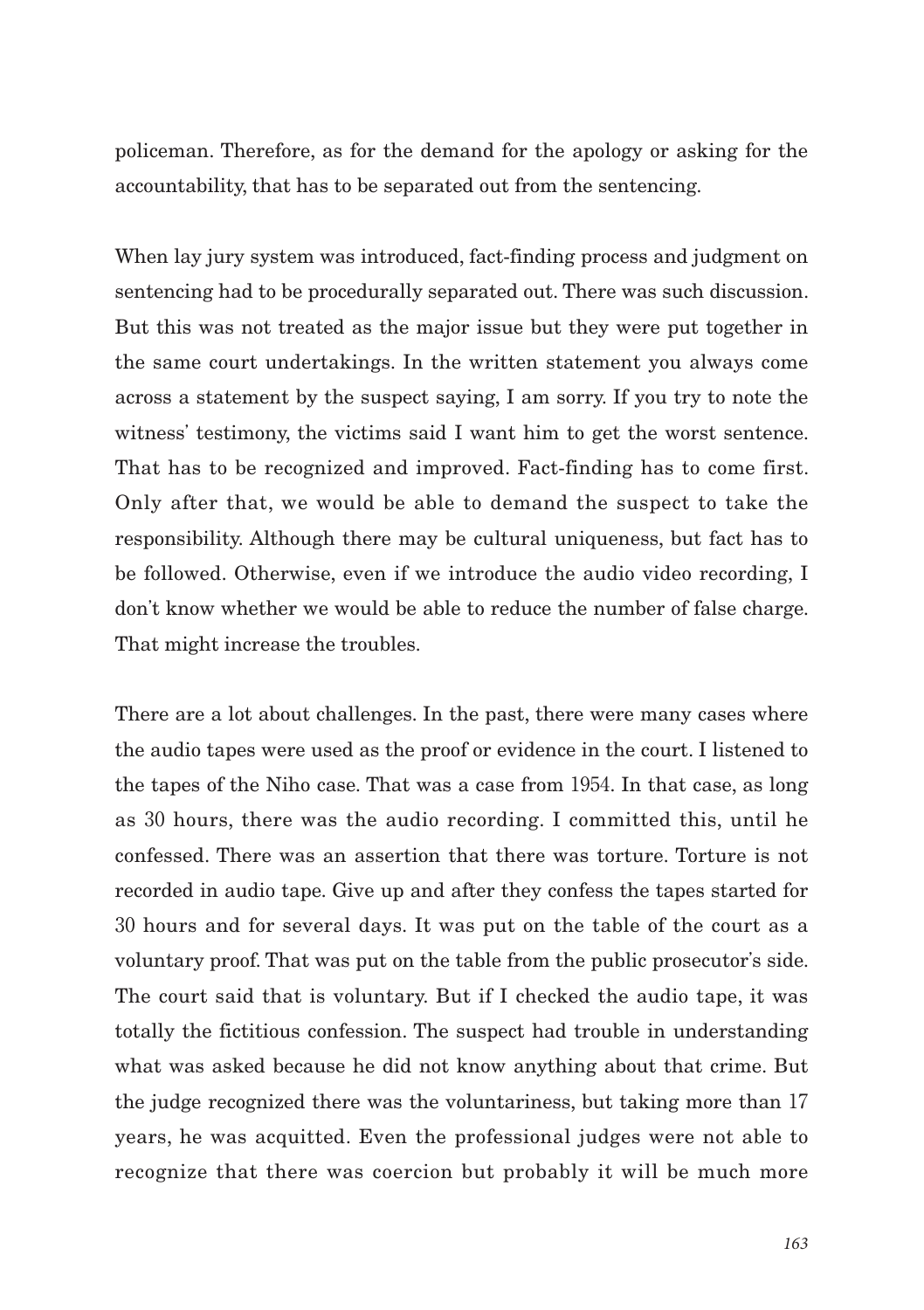difficult for the lay judge to do that.Those fictitious confessions, for many judges it is very difficult for them understand.

In the Ashikaga case as Mr. Takagi reported, there were questions by public prosecutors in audiotape. In that question, when there was denial on the case on the following day, in the crime scene I just wondered how you committed and how you described the dress of a girl. There was the demonstration and there was the police and public prosecutor. There was no leading question but the suspect said, "Yes, I discarded her dress in this place." The public prosecutor got the strong belief that he had committed. How come there was the denial in the audio tape? This public prosecutor had a very strong conviction that Mr. S was accused in the crime but he was not the convict. But in the interrogation when they were put in impasse, they act as if they were the criminal, although they know they didn't do anything wrong. But the police or the public prosecutors know all the facts but Mr. S was the only one who didn't know what was happening. But Mr. S found them psychologically that he has to admit what was asked. Even if he tries to guess and answer the fictitious questions and those questions are only given to him by the public prosecutors and police, he started to say, oh no and started to respond yes, yes to all those questions.

Now, as the audio video recording is going to be introduced, as for the level of the voluntariness, it is possible to check whether there was any illegal act, but if the policeman has the belief that he is the criminal as to how they are going to treat the suspect, what is the area that there is the risk and danger turning a point, it is very difficult to find that out. Probably there is always the same problem as we came across with the written statement period. I hope that the methodology would be changed as Professor Naka has been stating. First, fact-finding has to come instead of demanding for remorse and self-reflection. But we really have to think that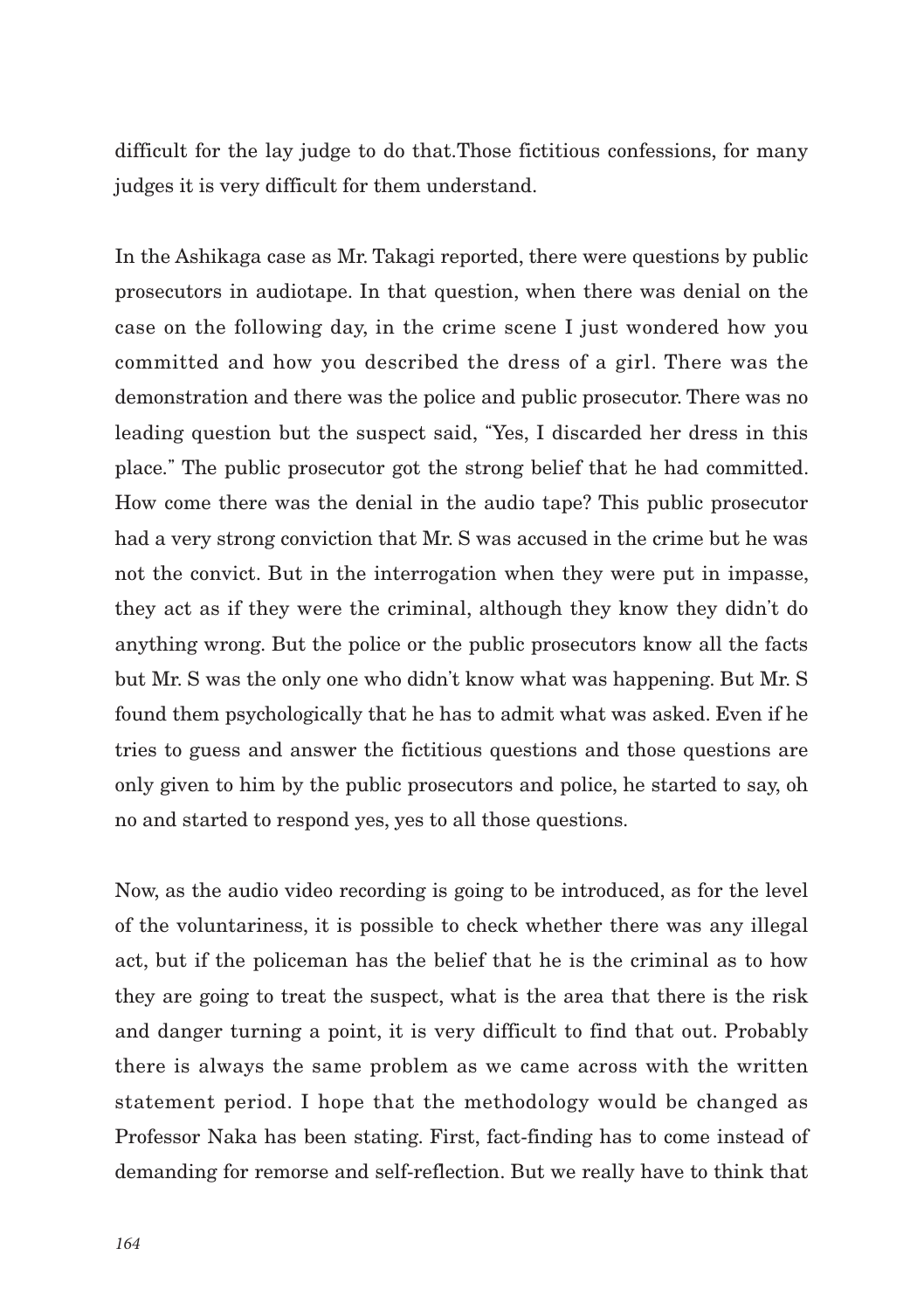whether such deception can be detected when we see the images.We discussed tape recording and there was the decision recently on the retrial of Hakamada case. About 3 years ago, I learned the presence of audio tape and it was disclosed, but the suspect gave up and gave in and was forced to make confession so many times. One week or 10 days later his confession was audio taped. He had no way but to act like a true criminal. All the questions are open questions and no tact questions, what and what happened next, as Professor Naka mentioned. Without any break, the suspect was able to answer. If you listen to that rehearsed confession, then all of us will believe that he was the offender.

Intuitively, the investigators know that there should not be any leading question. Even the audio tape taken in 1966, the interviewer gave openended questions, what then and what next. But when we introduced the audio visual taking, what kind of role lawyers can take? This is something we really have to certainly think about for the benefit of all of us, including suspects.

The Sayama case, the audio tape was recently disclosed. The audio tape was recorded after the admission by the suspect. The suspect first was sobbing after he made the admission, but in this case, first he admitted as a witness. Three days later he admitted the crime as one of the offenders and thirdly he once admitted. All of the three confessions are tape recorded.

In essence, this is a very important material which would allow us to understand why such erroneous process took place that led to false confessions. At least if a complete process can be audio recorded or audiovisual recorded, I think there are ways we can take for further improvement. Thank you very much.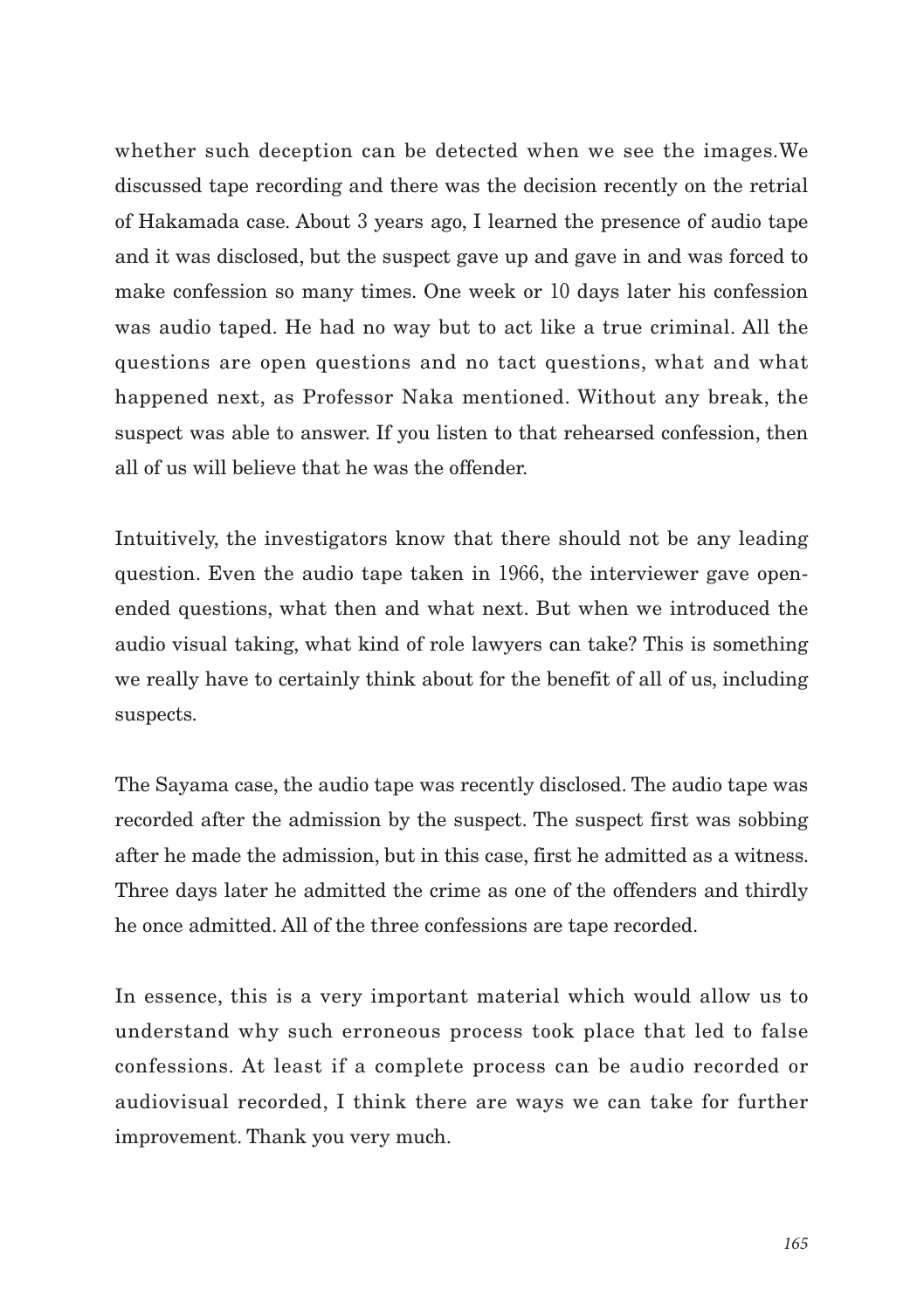#### Makoto Ibusuki

Thank you very much. Now Professor Naka, could you give us your comments about impression of the discussion and further observations?

### Makiko Naka

Thank you very much. Many speakers shared with us very interesting outcomes of their studies and research. As Professor Takagi mentioned audio visual recording is now taking place in Japan and some trial cases have been introduced. Interesting materials audio-video are now accumulating in other countries. Professor Delahunty, Professor Dixon, Professor Jo, Professor Park, and Professor Takagi and I myself have interesting materials. Gradually, we are able to accumulate those important materials for further improvement and research.

Then, what is appropriate way of interview? That's one question. The second question is how can we best use the materials we were able to gather so far? First question, what is the right way of interviewing? As has been mentioned, first starting with apology which is not at all neutral is not a right way for interviewing. Confession first comes from a follower making confessions in church to ask for forgiveness from God. Making confessions, if that's spontaneous and voluntary that's good. But when you are driven into confession making, then there are things which really have to be corrected and redressed. Confession made so far might have a confession making in church where the suspect was forced to make apology and remorse. But psychological research or intelligence tests if the person taking the exam or test does not know how to put the blocks together and then clinical psychologist may prompt a right answer. But if such a prompt is given from the examiner, the truth cannot be found. If we want to draw truth from the suspect, then from the very objective way we need to try to draw a statement from the suspect.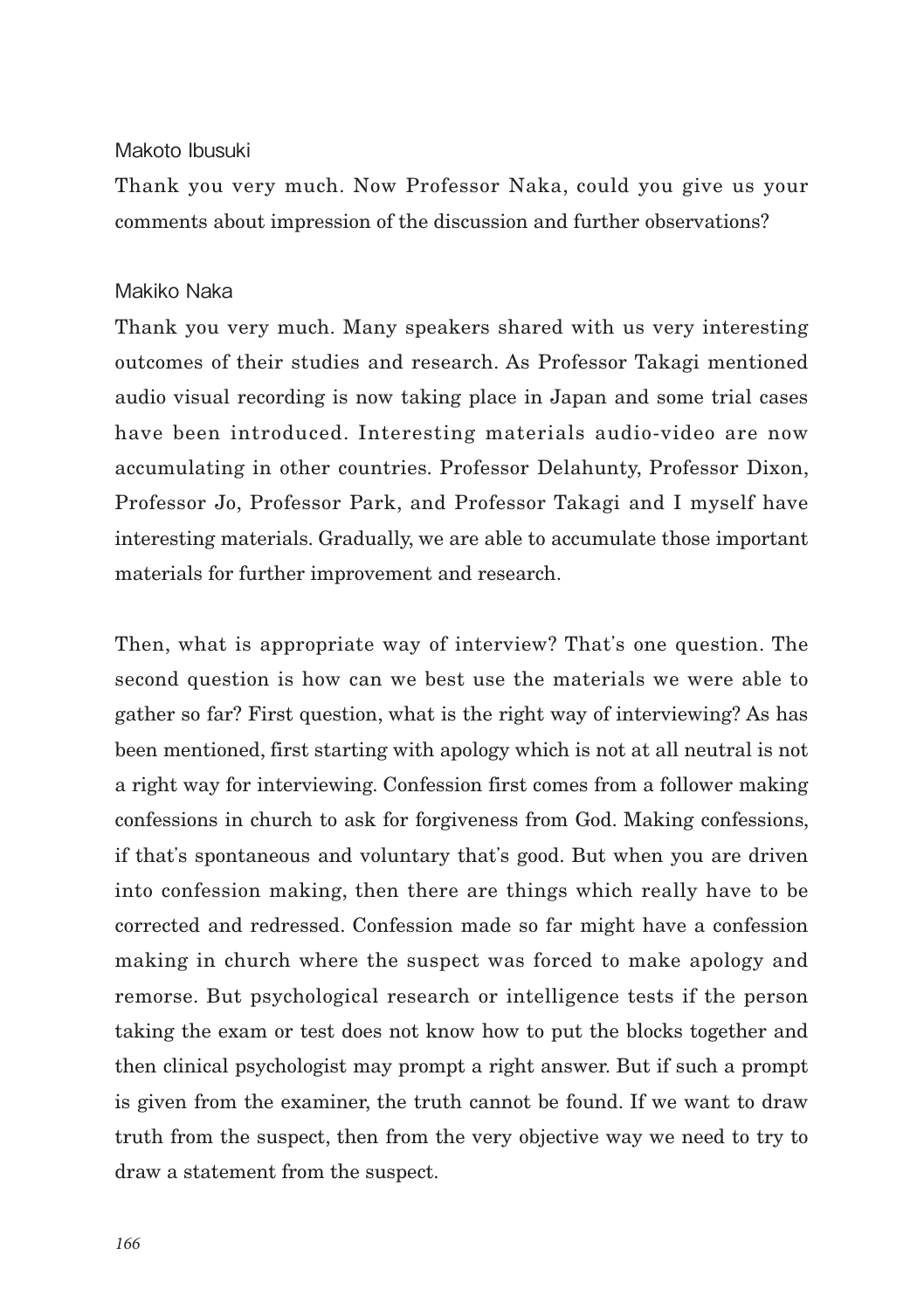In any interview, leading question or suggested questions are usually given from the interviewer when the interviewee said something. If you say just, is that right, tell me the truth, come on, it may be so according to your memory. If those words are uttered by the interviewer, then the interviewee will be forced to say something else even if they are all false. So, a full and complete audiovisual taking is a must but how can we get good and meaningful and also the correct information from the interviewee, that's not easy. Just to tell me or speak to me is not enough. What are the motivations we can give to the interviewee to be honest with the interviewer?

Professor Delahunty and Professor Jo made a very important point that is the rapport building. If you build it in a poor manner, the interviewee will just try to please the interviewer, try to be friend and try to just be compliant with the interviewer. That is not right. What type of rapport makes the environment where the interviewee is able to speak honestly without being compliant? Rapport making perhaps requires to a certain degree the interviewer to speak something about him or herself but to what extent that is allowed is one of the questions we need to look into. In Western countries, especially in the UK, 48 or 72 hours at most and perhaps the same goes to Australia, such a time limitation on detention. Whereas in Japan the detention can be so long, 10 days or up to 1 month and circumstance rapport making is a part of the process we need to be very careful in trying to understand what is the right way to build rapport.

Third question, to ask open questions perhaps you are now good at it. We are now good at making rapport and we began to draw information from the interviewee gradually but sometimes you have difficulties. Professor Inaba referred to a very interesting case in the morning. Some persons are able to speak in a concrete and specific manner but on one level higher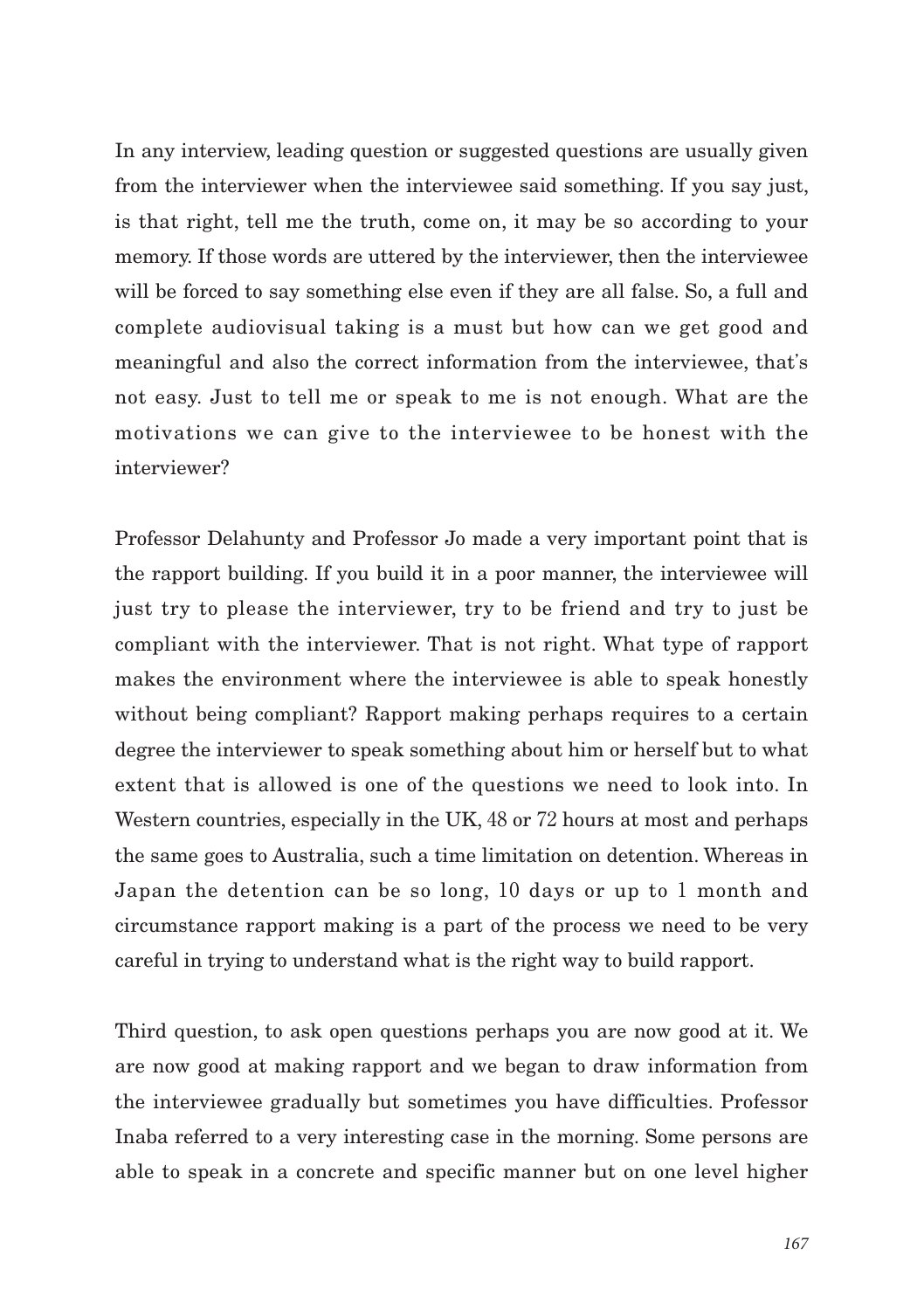where they have to think in abstract terms they cannot speak meaningfully with the interviewer, or only in a certain frame the interviewee is able to speak. How can we deal with such difficulties in communication on the part of the interviewee? Dr. Hamada discussed the problem of demanding remorse, demanding apology. When this problem is added to the difficulty of communication, we might just end up in drawing information which is favorable from the viewpoints of interrogation. Not just motivation to speak but at the same time how can we allow the interviewee to tell us their accounts in a precise and accurate manner honestly is a very important question.

One way is not to ask them the reasons why, rather what you did then and what happened, just giving a concrete account of what they did is something even a small child can do when they are trained to learn how to account – to tell us what happened. Often case they are good at telling us specifically what happened first and what happened next, such a concrete sequence of events and to ask them to tell us a concrete sequence of events may be one of the ways to get the accurate information from such interviewee. The right interviewing is very important and we have to learn a way to train right interview techniques.

Another question is about the use. Now audiovisual recording is going to begin. We would like to further expand this process to complete a perfect audiovisual recording. But what about the right of silence and what to do about access to defense attorney, and how should we evaluate the evidence that's gained from audiovisual recording? Rather than using this in evidence in court some may say that we should place more emphasis upon the oral statements to be made in court. Professor Jo or Professor Park or Professor Fuchino mentioned the importance so far placed upon the oral arguments in court over statements made earlier. How can we make best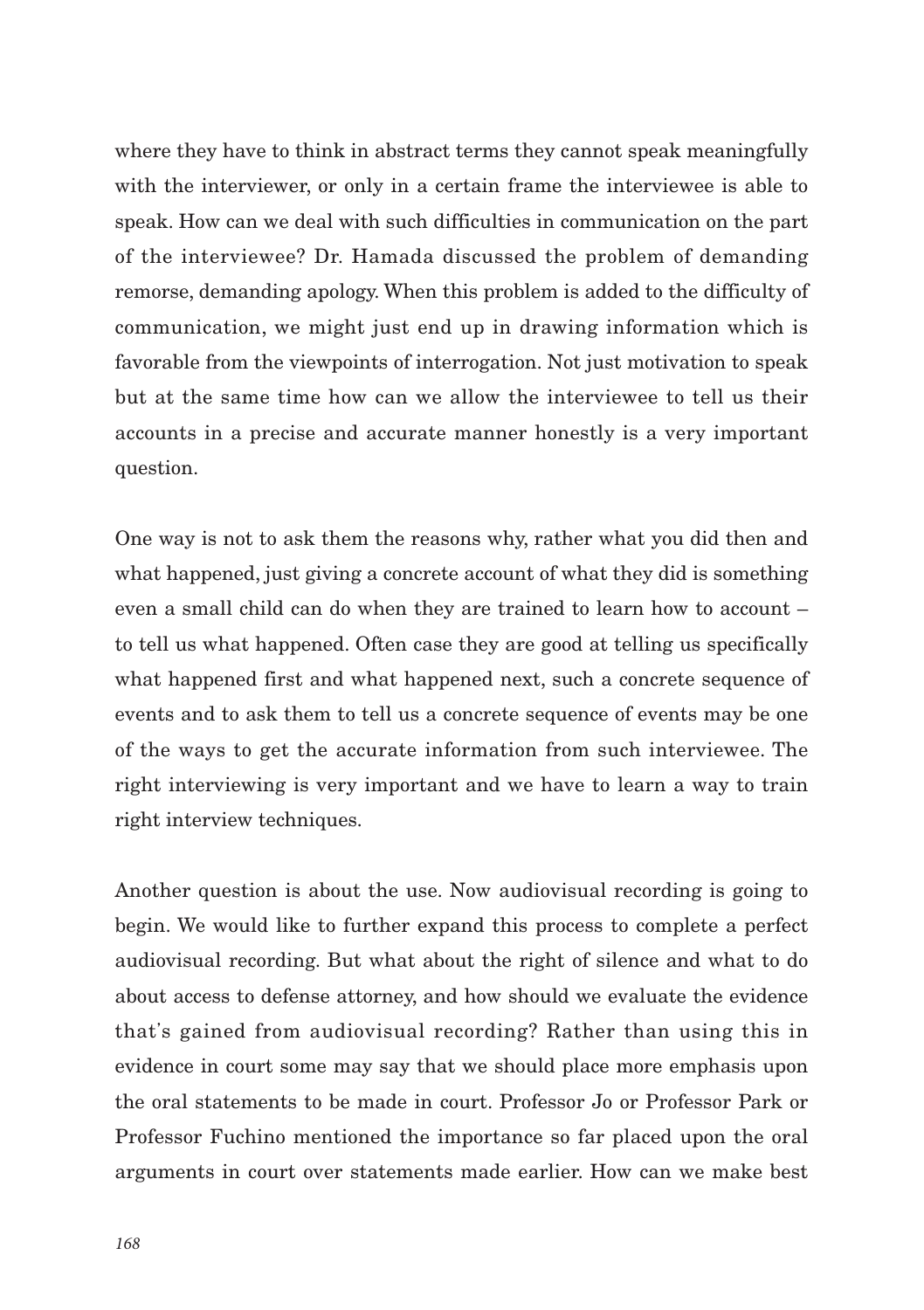use of a high quality statement or visual images?

I would like to ask one question here. Rapport making, as someone mentioned and as I mentioned earlier, Professor Takagi mentioned the case where the suspect said, forgive me, excuse me. In essence, this seems to mean that there was a rapport, although which was rather inappropriate between the suspect and the interrogator. Perhaps that is why the suspect began to say forgive me, forgive me please to the interviewer. What is the right rapport making? A relaxed atmosphere, 24-hour, 48-hour detention and rapport making when the detention is so long as 10 days or 1 month. Is there any difference in the appropriate way of building the right rapport? That's one question. About the right of silence, and this is something I asked Professor Dixon a minute ago. In the UK when someone stays silence that is taken against the suspect. But that is not the case in Japan and which I think is good in a sense. However, we want the suspect to speak in order to prove not guilty. In the judicial process, I asked Professor Dixon how this remaining silence is taken as something against the suspect is being dealt with. This is a question I would like to throw to Professor Dixon and also to Professor Delahunty or others. Some people say when they are on record, the suspect may stay silent, especially when the defense counsel is there. But basically it seems okay that the suspect stays silent.

Confession is after all a confession. They shouldn't be driven into a confession forcefully. If they do not speak, we have to just do the right job for information gathering beforehand. If the interview is done in the right manner and if the atmosphere is comfortable and if the suspect is given enough information about the rules and the rights they have - it just happens to me Professor Takagi mentioned in PEACE model there is an indication that the suspect may have done something wrong and then rapport making begins. But in PEACE model the interviewer never says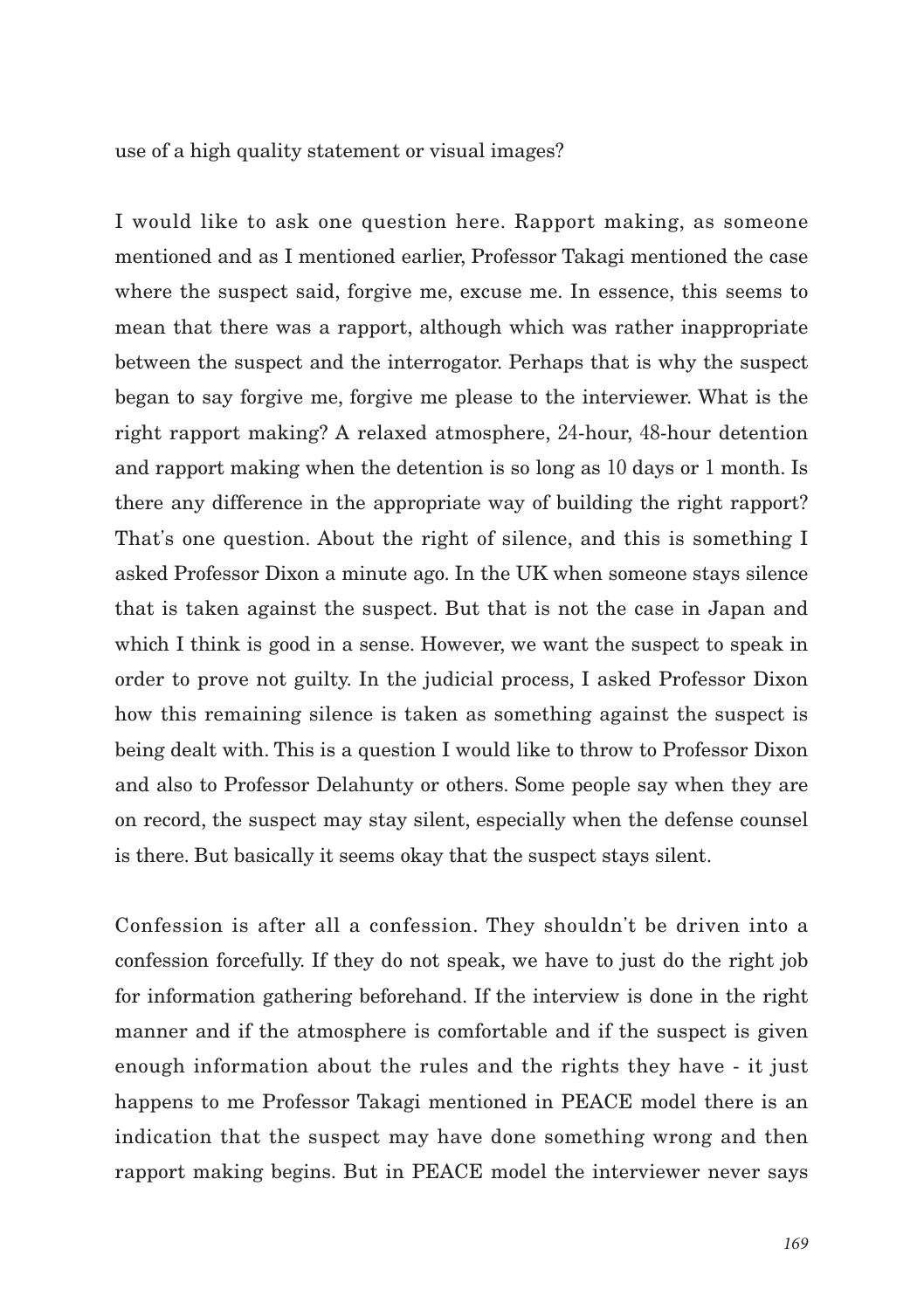that you perhaps have committed the crime. It's not confrontational and in many occasions there is no confrontation at all between the suspect and the interviewer, so not really force suspect into speaking. But still if the suspect says still silent what is the reason for the suspect to stay silent. He might rather begin to speak in court. He might be afraid that the sessions may not be properly audio video recorded or he might want to just protect the interest of someone else and he might begin to tell in court. What are the reasons for not to speak, to stay silent if the reasons are well documented? I think that can make part of the high court evidence. Memory fades away dramatically over time. Before the suspect begins to forget, perhaps it is beneficial for the suspect to speak and tell that he was someone else on such occasion. Professor Park, Professor Fuchino, or Professor Dixon, this is another sort of question I would like to have some response from other experts.

#### Makoto Ibusuki

May I try to summarize the questions? There are three types. One is about the rapport formation, how do you see the rapport formed in the case of Ashikaga? I would like to get a comment from an expert in the audience. The second question is the value of right to silence. Professor Fuchino, please give us your comment. Concerning the issues in Korea and Australia, the right to silence is taken as something against the suspect. How do you evaluate the right to silence? I would like to ask Professor Dixon and Professor Park to respond. May I ask Mr. Sato to talk about Mr. S, why he said please forgive me in that interview?

## Hiroshi Sato

I am Hiroshi Sato from Tokyo. I am a lawyer. I was the counsel for Mr. S for Ashikaga case. Concerning the audio tapes for the interview, I think it carried a big importance. Discovery of the tape was made after Mr. S was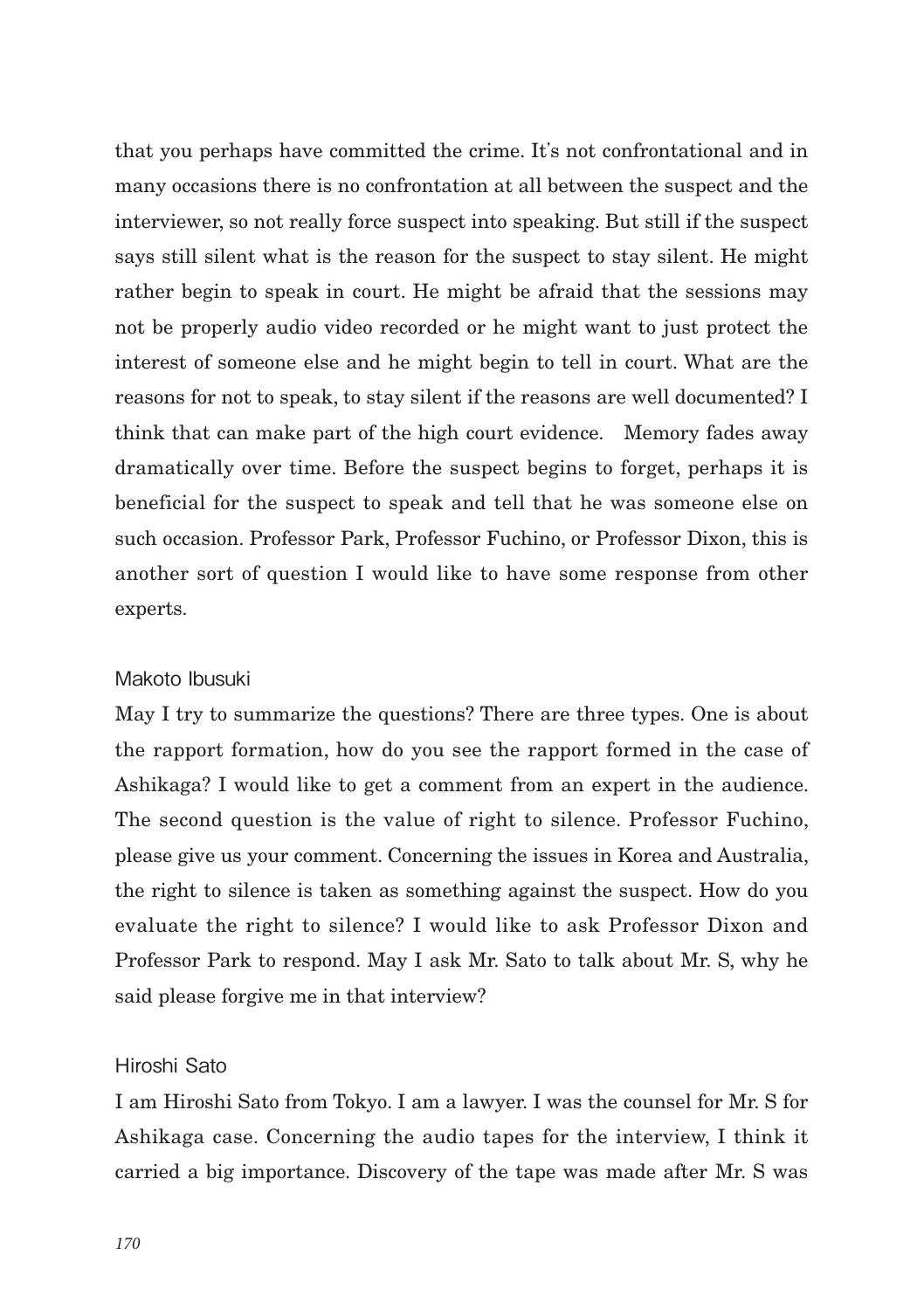released, after the acquittal. We knew that listening to the audio would not change the consequence, but the question is whether the audio tape would reveal that Mr. S was not guilty. But I thought that almost everybody would regard Mr. S to be guilty even if you listened to the tape. In the first instance, the counsel believed that Mr. S is the criminal. It's not so simple that the video recording would make sure whether the person is guilty or not. The rapport was a big issue for Mr. S. Rapport in French has a positive connotation, but in Japan, the prosecutors are saying that it's quite important to have the positive relationship between the suspect and the interviewer. That's why they start the interview by asking information about the family of the suspect or reveal the personal information of the prosecutor saying that I was a poor boy as well, for example. That's why before the session that you heard today, there was a very delicate position, the question given.

Mr. S did like being questioned by the prosecutor because the prosecutor gave so many wonderful questions. The prosecutor believed that Mr. S was the culprit for the two other cases. In only 35 minutes, he made a confession that he did kill two other people. Toward the end of the day, he said, "Prosecutor, can I ask a question?" "Yes, go ahead." "Well, you are a strict person but I realized that you are a very kind person." The prosecutor sounded very happy. If this was disclosed to the lay judge, lay judges would regard Mr. S to be guilty. Prosecutors in Japan even with the full recording visually of the sessions would overcome any difficulties by acquiring new technique. The counsel could not detect that the confession was false thanks to the DNA retesting. Only with the DNA retesting, we became sure that the confession was made as a forced confession. But I am not sure whether even the counsel can detect the falseness of the confession. In other countries, there is a clear guideline as a correct way to conduct interviews and the wrong way to do it. We need to learn it. I have to say that we have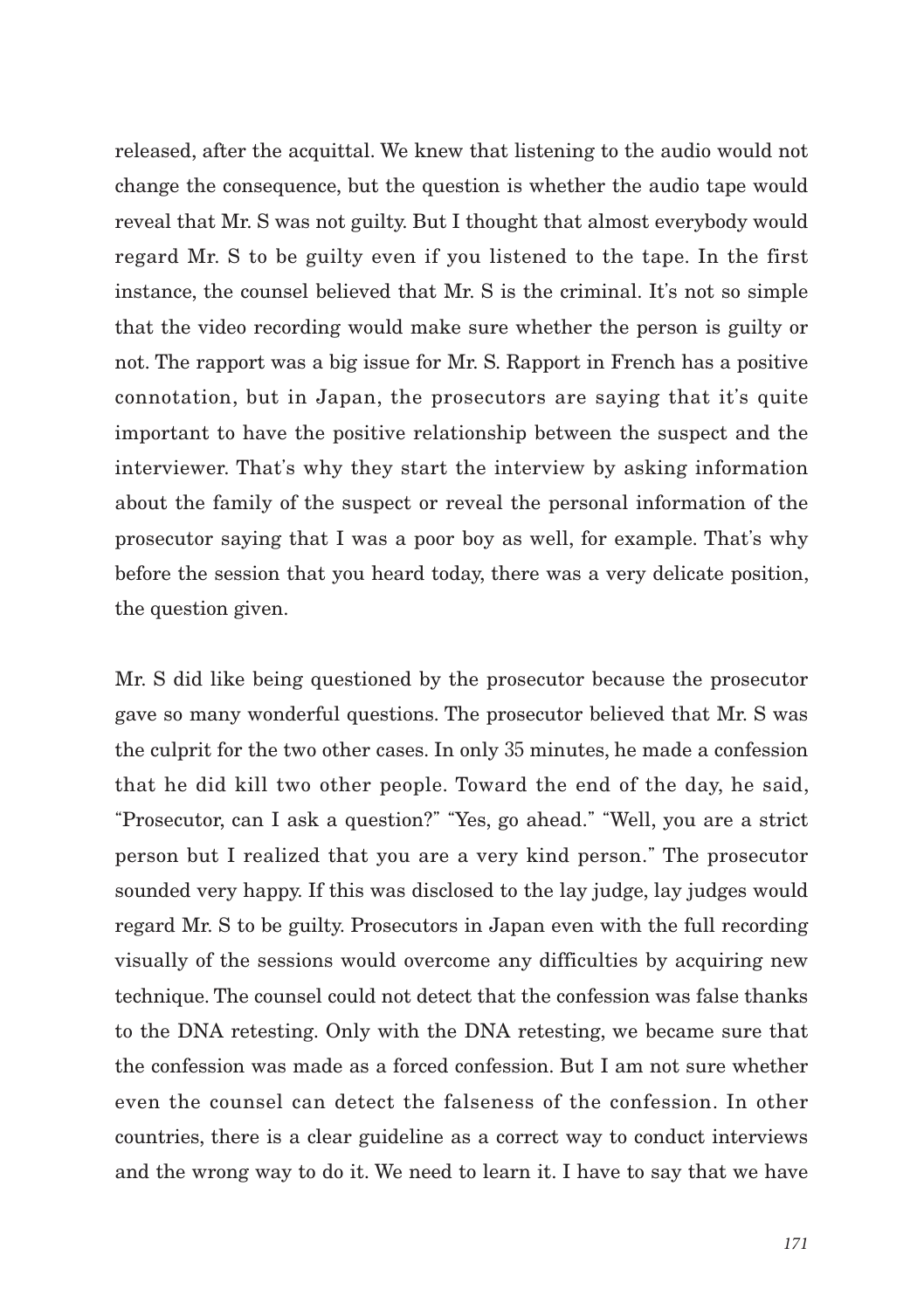more problems today with the start of the audiovisual recording. The miscarriage of the justice even may increase with the start of the audiovisual recording if we are not right about dealing with this issue. I hope I was not misleading.

## MAKIKO NAKA

Rapport must be formed carefully to – you need to make an environment for the suspect to feel easier to speak, although it's not good to make the suspects feel that they have to accommodate themselves to the interviewers.

# Hiroshi Sato

One day before the session for 2 hours Mr. S explained and continued to deny the crime for 2 hours. The prosecutor succeeded in making a wonderful rapport. Mr. S started to say, "Can I say the truth?" The prosecutor said, "If you have not done it, it's okay." Then, there are 2 hours of tape reporting, Mr. S denying committing the crime. I think this was an appropriate way of receiving information. But the next day, as you heard during the presentation, Mr. S admitted the crime. When I go to the police academy, I talked about the session by the prosecutor one day before the session in the presentation saying that this is a good example of good interview. We can learn both good and bad lessons from the Ashikaga case.

Makoto Ibusuki Thank you. Professor Hamada?

# Sumio Hamada

I believe that the rapport is quite important. The judicial interview has only limited time available. The rapport, the quality in the criminal justice in Japan has dubious quality because 20 days in a row is acceptable. Human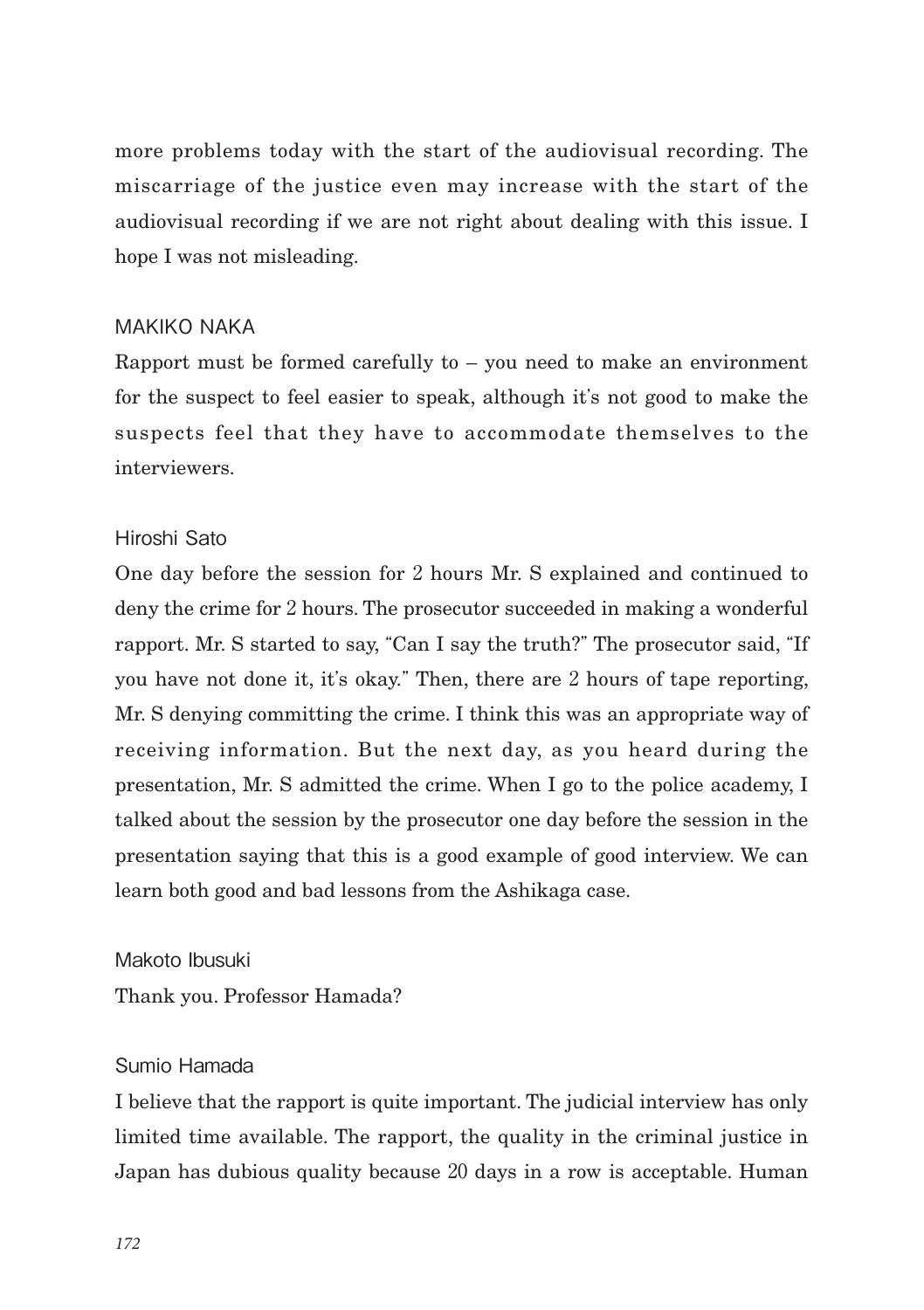relationship, the trustworthy relationship may come from – may lead to the truth but the human relationship in the session may also lead to the false confession. In the case of Mr. S, Mr. S continued to admit the crime when the voluntariness should be highest in the court, still Mr. S continued to admit the crime because he had to continue the play the role of the culprit because he realized there was nobody who believed in what he really said. The procedure of investigation must be changed, otherwise you can't get the true quality and the benefit of the interview of the suspect.

### Makoto Ibusuki

I agree. The whole process of the psychology on the part of the suspect must be visualized, otherwise simply the audiovisual recording is not sufficient. The rapport has a lot to do with how we practice the job of the counsel for the benefit of the suspect.

Now, moving on to the second question. Dr. Fuchino, could you respond? Professor Naka talked about the value of silence because it reveals certain kind of information. What is the significance of silence in the Japanese justice system?

### Takao Fuchino

What is the significance of remaining silent? This is the defense against illegal investigation but essentially it has two meanings. Suppose that the person is a real culprit, and then the true culprit making a statement is incriminating. He may be put into a prison or he may receive capital sentence. No coercion of incriminating act is a way to respect the human rights of all people. The second one is more to do with the topic of today's symposium. Suppose the person is not guilty when he was forced to talk, then this right to silence has a big meaning.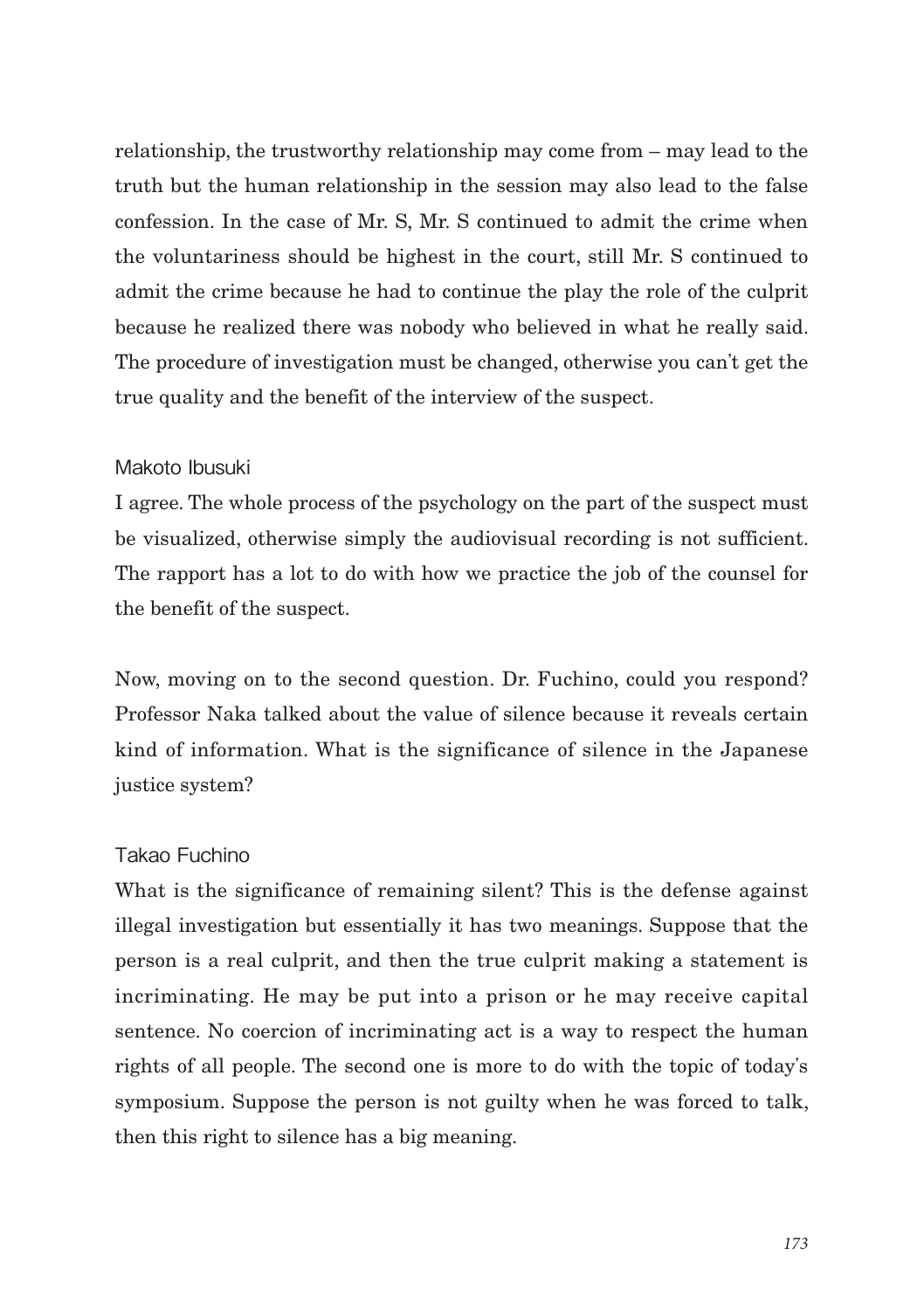Professor Naka started to say that we want to ask the suspect to tell clearly that he has not done it. But this is a way to demand the suspect to show the evidence of not being guilty. The lack of evidence from the suspect may lead to the decision in the court which finds the person to guilty. That's why all the burden of proof is on the part of the prosecutors. There is no burden of proof on the part of the suspect about the innocence. He or she has the right to silence because with this you can excuse the suspect from the burden to prove his innocence. Here, the criminal procedure may have some divergence vis-à-vis psychologists. Psychologists feel that it's better to have many more of good statements in order to prevent the miscarriage of justice because this can prevent miscarriage of justice. Paradoxically, the criminal procedure starts with a lack of statement. There are more unsolved cases because the assumption is that the suspect would remain silent. Even toward the end, it may be impossible to decide whether the person is guilty or not. By having the presumption of innocence when the evidence is not strong enough, that's how the criminal procedure is conducted.

### Makoto Ibusuki

Thank you. Clearly, here is the difference between the psychology and criminal procedure. Still being aware of the difference between the law and psychology, we have to think about how better we can prepare the rules for the benefit of all the people concerned. The law is about the norms and the psychology is experimental human science. Here we see a difference. Even with the difference we should be able to benefit from both. We hope to realize such a new relationship.

Now, coming to the last question, right to silence. Right to silence is presumed to be something against the suspect. Australian legal condition for right to silence, please.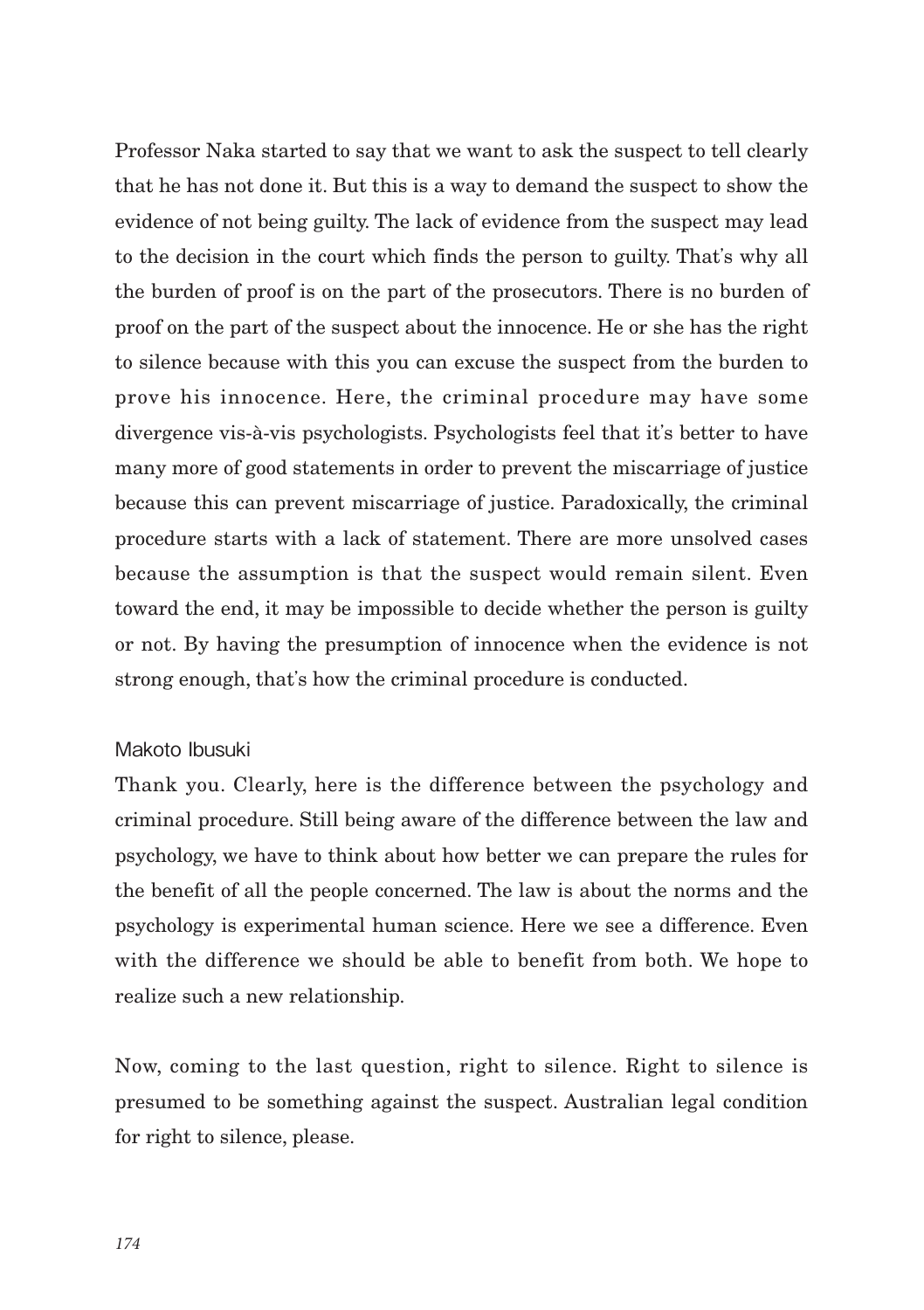### David Dixon

It may be more useful to talk about the right to silence more generally in Australia and England. I said before there is extensive research which has been done on this. That research can be summarized into really three points. One, that the use of silence is greatly exaggerated usually by police in claims for greater powers that in fact very few suspects remain silent in police interviews and there are many reasons. I can explain why that's the case.

Secondly, remaining silent does not lead to  $-$  is not a benefit  $-$  usually very beneficial to suspects that suspects who remain silent are more likely to escape conviction or to escape being charged. Thirdly, the kind of changes which have been introduced in England and in New South Wales to the right to silence, certainly in England do not lead to more confessions or more convictions. In other words, briefly, the right to silence is largely a political issue, not significantly a legal one. It's far too much time spent talking about it.

While I have the microphone, can I just make one more point? I don't understand the Mr. S's case which is being talked about a lot. But if I am right, I am being told that he was innocent. Why we are not talking about the person who really did the killing of the child? The real problem which a criminal justice system which wants to reform has got to look face up to is why do you spend years chasing after someone who turns out to be innocent if the result of it is – forget about the problems that it causes that individual but focus on the fact that somebody killed a little girl and has got away with it has not been convicted. That is a problem which the criminal justice system has to face up. I don't know if this is a general problem in Japan or not. I don't know almost anything about the Japanese criminal justice system. But what did happen in Australia and in England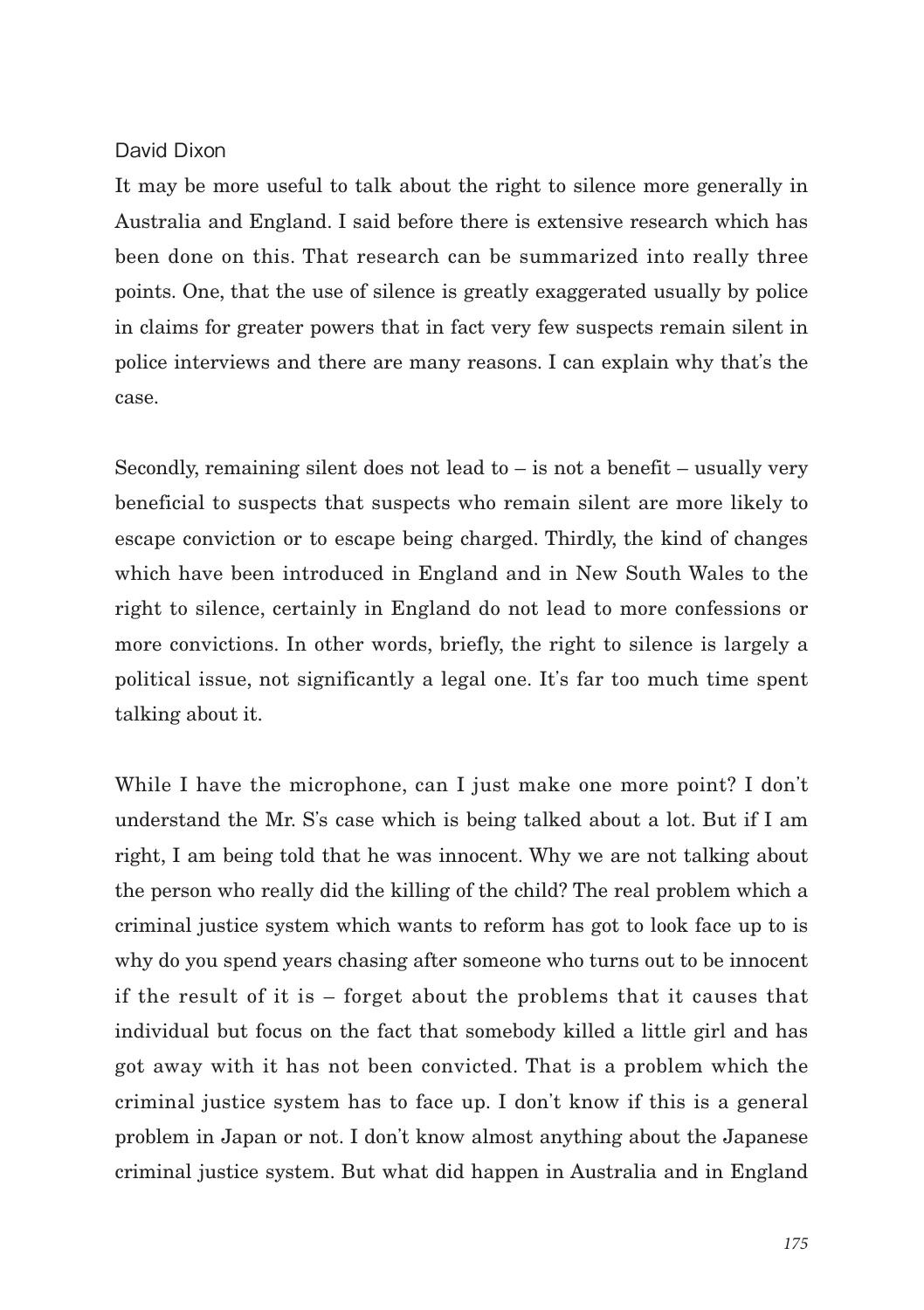was that finally the criminal justice system came to realize that letting people get away with bad things was a problem and something was done about it. Specifically what happened is that the judges said that the kind of slow reform which is being talked today isn't enough and the judges started to say, we will not allow police use evidence unless it is being collected properly.

Like I say, I am not telling you that there is a problem in Japan, I don't know. But you people here know and if there is a problem then the way to do something about it is to get judges to stand up, or one way is to get the judges to stand up to the police and say you cannot bring evidence to court which has been collected in ways which are by international standards unsafe.

### Makoto Ibusuki

I believe the last point is the adaption of the evidence in the court. I believe that was the very critical point and that has to be received very seriously. The United Nations Human Rights Committee believes there was almost finishing of the discussion on the Japanese case. For example, the very lengthy interrogation time as well as no presence of the attorney, it is criticized by the international community. In spite of those critiques, Japanese courts do not listen to those critiques. As long as it is in the range of 23 days, even if it is a confession after detention it is admissible. This is the response using my prerogative as the chairman. The courts and judges have to act as the watcher, as the protector and guarantor of the suspects. They are not playing the role. Police, public prosecutors, attorneys, those of course are very important but the roles to be played by the court and judges are even more important in that sense.

Could you tell me the situation of Korea about right to silence of defendant.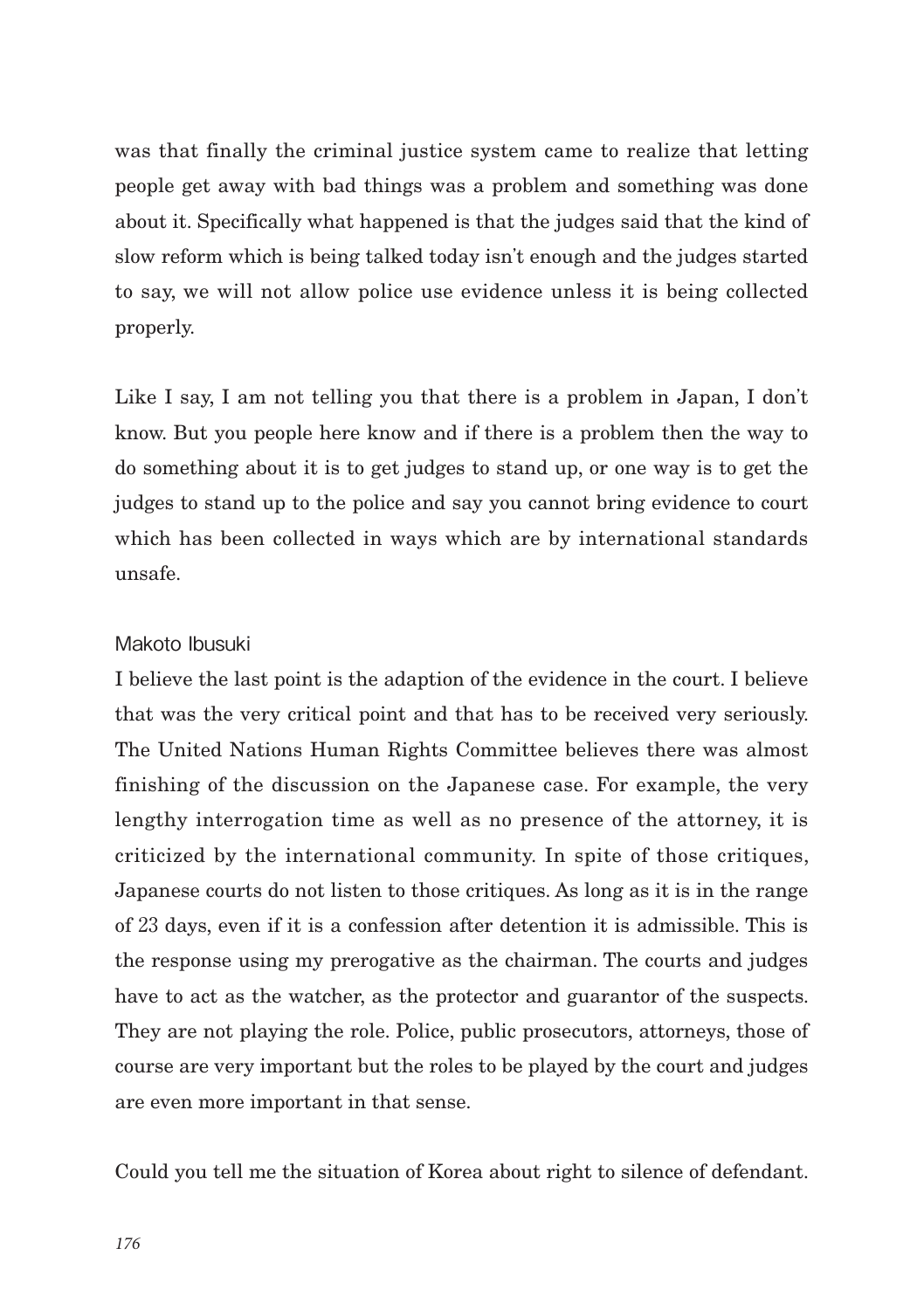## Professor Park?

#### Ro Seop Park

I will try. In Korea, the right to silence is guaranteed by the constitution. But in actuality the exertion of the right is very rare. It has to be seen from two perspectives. The first one is, in the investigation the suspect has the right to silence. Secondly, the suspect has the right to silence again at the court because in court the prosecutor has the right to interview the suspect as defendant. The right to silence has to be viewed for two layers of the process. The right to silence in the court trial is more important. Even though the suspect didn't exert the right to silence during the investigation, he or she might have the right to silence again, have a chance to use the right to silence again during the trial.

Additionally, I would like to point out the meaning of the video recording system in Korea. Firstly, in Korea, more focus is on securing the credible statement of the suspect, but I would emphasize that we should move on to have more focus on controlling the investigative process to control the investigative process.

### Makoto Ibusuki

Can I ask one question? In Korea, can prosecutors use silence of defendant for presumption against the defendant?

#### Ro Seop Park

I have some empirical study about the perception of right to silence from suspect's perspective compared to the investigator's perspective. They have different perceptions about the use of right to silence. The investigators perceive that if the suspect uses the right to silence as if the suspect is guilty. It's the kind of evidence that the suspect is guilty. Whereas the